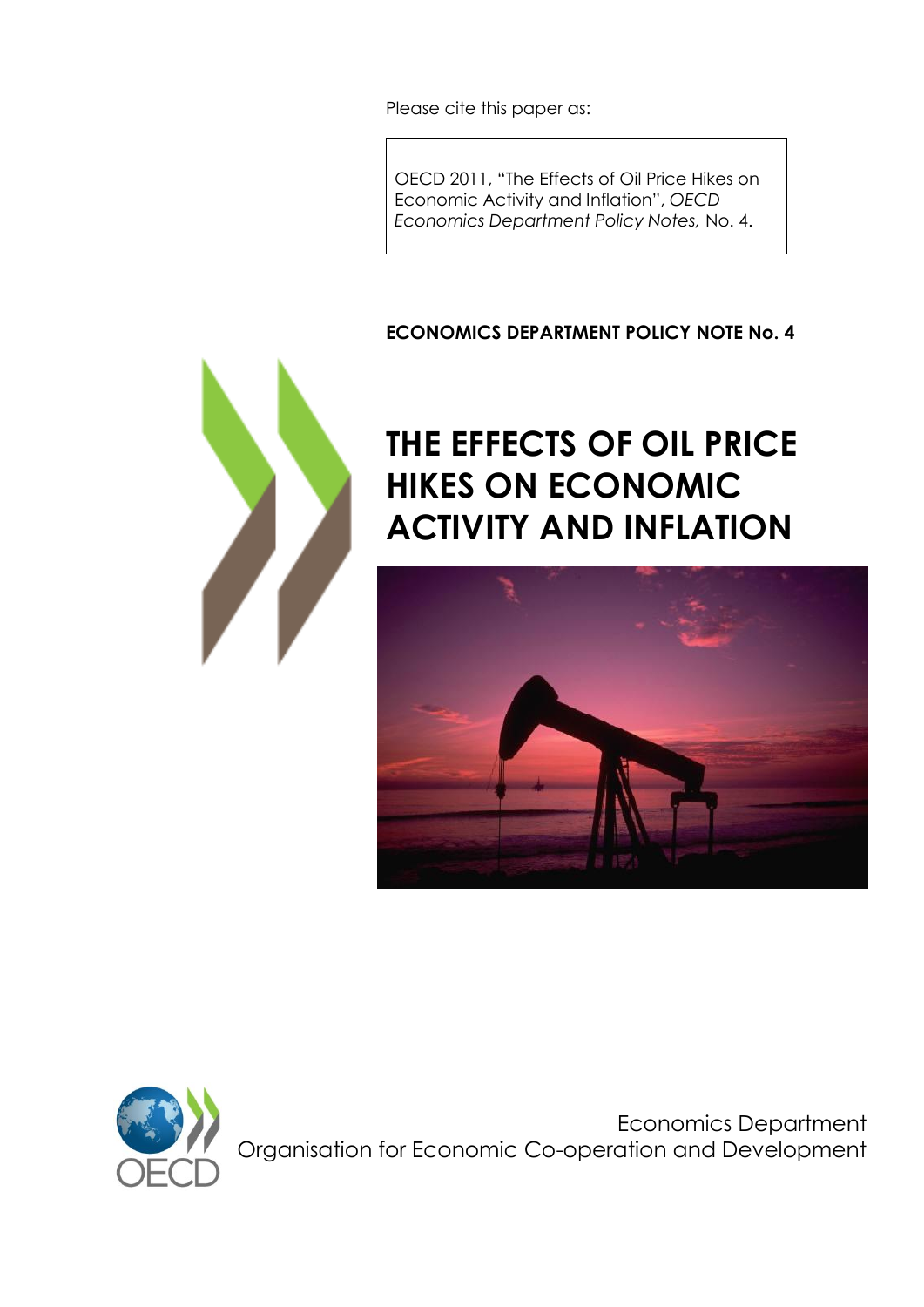#### **THE EFFECTS OF OIL PRICE HIKES ON ECONOMIC ACTIVITY AND INFLATION**

#### *Background information*

l

- **Commodity prices have risen considerably since mid-2010**. Oil prices (Brent) have risen by about 40%, with the bulk of the increase having taken place since December (**Figure 1**). Prices of food and agricultural commodities, metals and minerals have risen faster than in the summer of 2008. Higher energy prices have contributed to rising food prices, because energy accounts for over one-third of the costs of grain production.
- **Demand factors had accounted for most of the price hike until geopolitical tensions erupted in North Africa and the Middle East**. Strong demand for energy outside the OECD area is due to robust economic expansion in most emerging-market economies and their comparatively high energy-intensity of production. Other factors also seem to have played a role, including the depreciation of the US dollar relative to pre-crisis levels.
- **Concern about supply disruption (production and transport) has driven oil prices upward more recently**. It appears that spare capacity in Saudi Arabia would suffice to compensate for production losses in Libya. Statements by Saudi officials that the country would compensate for supply shortfalls in Libya have calmed markets to some extent. However, if spare capacity were to be exhausted, there could be further oil price hikes, and price volatility might increase.

#### *Estimates of the effects of oil price hikes on activity and inflation*

- **The effects of oil price hikes on activity and inflation can be gauged using the OECD's Global Model**. Accordingly, a \$10 increase in the price of oil could reduce activity in the OECD area in the second year after the shock by two tenths of a percentage point and raise inflation by roughly two tenths of a percentage point in the first year and by another onetenth in the second year.<sup>1</sup> These multipliers exclude dynamic effects, such as the impact of ongoing balance-sheet repair on the response of household saving to a fall in real incomes. Higher oil prices are also likely to take a toll on potential growth, due to higher input costs and the detrimental effect of increased price volatility on business investment.
- **The recent oil price hikes may have a modest impact on activity in the near term.** On the basis of the OECD Global Model multipliers and EO88 projections, if the \$25 increase in the price of oil that has taken place since the Tunisian uprising were to be sustained, activity could be reduced by about 0.5 percentage points in the OECD area by 2012 and inflation could rise by 0.75 percentage points. This loss in growth would nevertheless occur from a somewhat higher base than projected in EO88, given that the \$10 increase in the price of oil prior to the Tunisian uprising was likely related to stronger-than-projected demand growth.

<sup>&</sup>lt;sup>1</sup> See Wurzel *et al.* (2009), "Recent Oil Price Movements: Forces and Policy Issues", *OECD Economics Department Working Papers*, No. 737, for more information.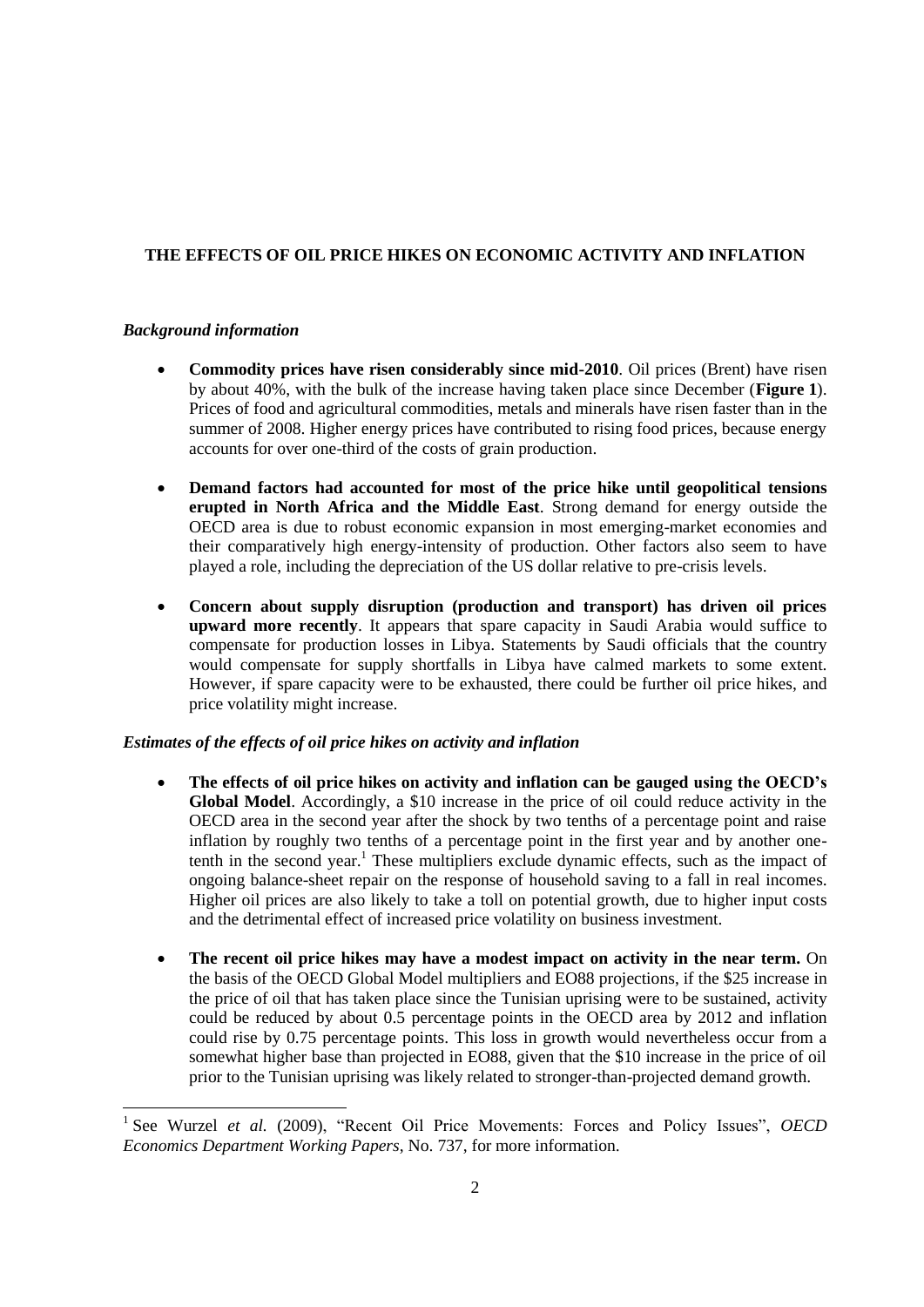**At currently low levels of inflation and expectations, monetary policy may not need to react to the recent oil price hikes**. The inflationary impact of oil price hikes depends on the ability of the monetary authorities to prevent inflation expectations from drifting away from implicit or explicit targets. The experience of 2008 is instructive in this regard: due to well anchored expectations, inflation remained tame, despite a sharp increase in oil prices. If inflation expectations were to destabilise, the effect of recent oil price hikes, if sustained, could be stronger than expected.



#### **Figure 1. Oil prices and inflation expectations, 2008-11**

A. Oil prices<sup>1</sup>

 $-4$ o. Q2 Q.  $Q4$ Q Q2 Q3

1. The vertical bars identify the cut-off date for information used in the EO88 projections (12 November 2010), when the oil price assumption was set at \$80 per barrel, and the beginning of demonstrations in Tunisia (17 December 2010), Egypt (25 January 2011) and Libya (18 February 2011).

2010

2. Expected inflation implied by the yield differential between 10-year government benchmark bonds and inflation-indexed bonds (Merrill Lynch).

*Source*: Datastream.